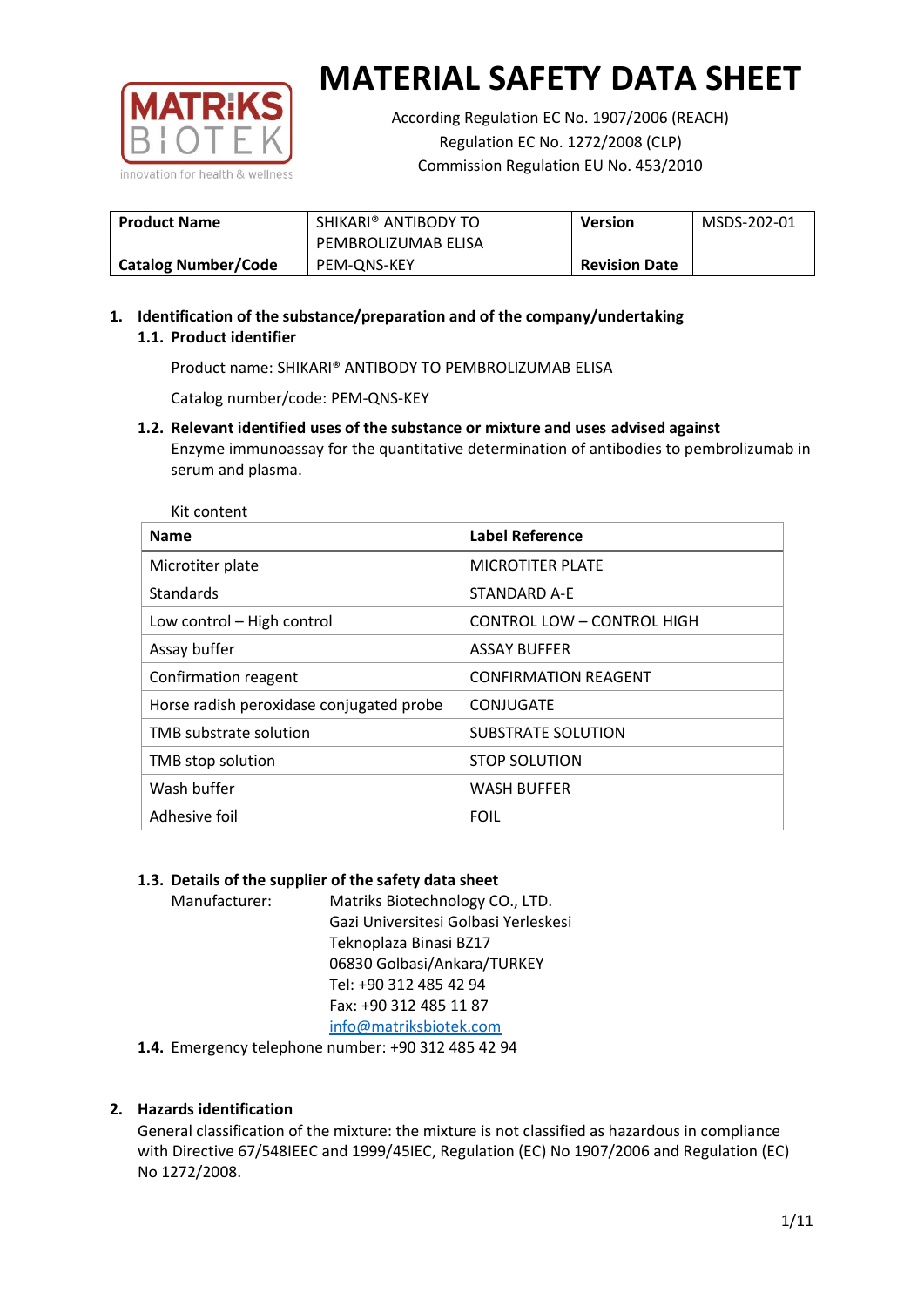

According Regulation EC No. 1907/2006 (REACH) Regulation EC No. 1272/2008 (CLP) Commission Regulation EU No. 453/2010

| <b>Product Name</b>        | SHIKARI® ANTIBODY TO<br>PEMBROLIZUMAB ELISA | <b>Version</b>       | MSDS-202-01 |
|----------------------------|---------------------------------------------|----------------------|-------------|
| <b>Catalog Number/Code</b> | PEM-ONS-KEY                                 | <b>Revision Date</b> |             |

## **2.1. Classification of the substance or mixture**

Classification in accordance with 1272/2008IEC (CLP/GHS) not classified as hazardous Classification in accordance with 67/548IEEC and 1999/45IEC (DPD) not classified as hazardous

#### **2.2. Label elements**

This product is not under labelling according to Regulation (EC) n. 1272/2008

#### **2.3. Other hazards**

Results of PBT and vPvB assessment: The substances in the mixture do not meet the PBT/vPvB criteria according to REACH (content <0,1% w/w), annex XIII; the substances in the mixture are not included in the Candidate List of SVHC.

**Note:** This product is intended for laboratory use by professional uses only. Use appropriate personal protective equipment while working with the reagents provided.

## **3. Composition/information on ingredients**

| <b>Stop Solution</b>                                                                                 |                                                                                                                               |  |
|------------------------------------------------------------------------------------------------------|-------------------------------------------------------------------------------------------------------------------------------|--|
| Ingredient                                                                                           | Hydrochloric Acid (HCL) Index No. 017-002-01-X                                                                                |  |
| CAS No (EC No)                                                                                       | 7647-01-0(231-595-7)                                                                                                          |  |
| Containing Conc. (%)                                                                                 | <5,0* (Dilution is not classified as hazardous<br>according to the European Regulation<br>67/548/EEC and 1272/2008/EC)        |  |
| Classification according to regulation (EC) No 1272/2008 (CLP) (related to the concentrated<br>form) |                                                                                                                               |  |
| Hazard Class and Category Codes(s)                                                                   | Skin Corr. 1B STOT SE 3                                                                                                       |  |
| Hazard Statement Code(s)                                                                             | H314, H335                                                                                                                    |  |
| Pictogram, Signal Word Code(s)                                                                       | GHS05, GHS07, Dgr                                                                                                             |  |
| Specific Conc. Limits, M-factors                                                                     | Skin Corr. 1B; H314: C≥25%<br>Skin Irrit. 2; H315: 10% ≤ C < 25 %<br>Eye Irrit. 2, H319: 10%≤C<25 %<br>STOT SE 3; H355: C≥10% |  |
| Directive 67/548/EEC                                                                                 | C; R34-37: C≥25%<br>Xi; R36/37/38: 10% <<<<<<<                                                                                |  |

#### **3.2. Mixtures**

| <b>Standards, Controls, Assay Buffer</b> |                                     |
|------------------------------------------|-------------------------------------|
| Ingredient                               | Sodium Azide Index no. 011-004-00-7 |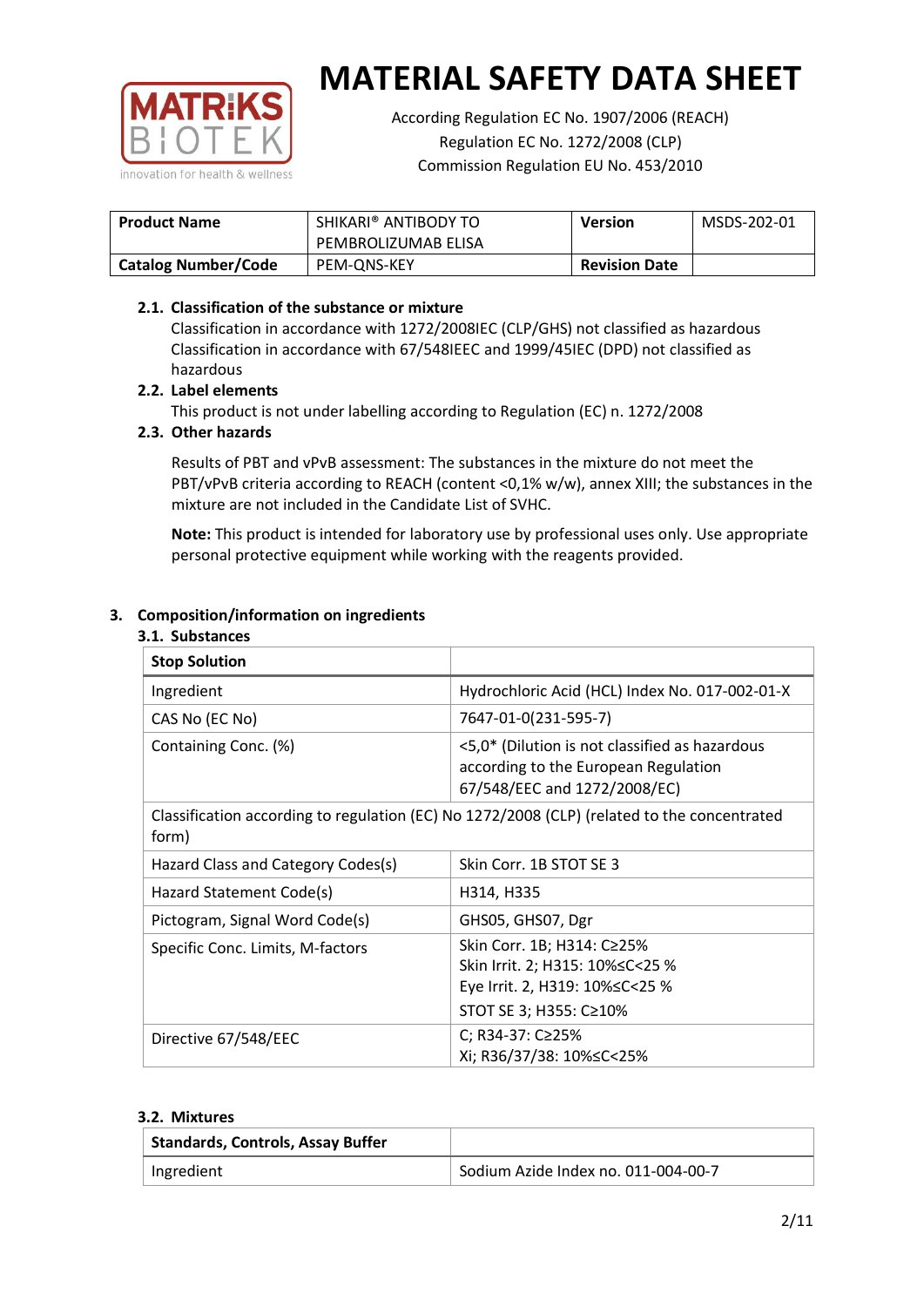

According Regulation EC No. 1907/2006 (REACH) Regulation EC No. 1272/2008 (CLP) Commission Regulation EU No. 453/2010

| <b>Product Name</b>        | SHIKARI® ANTIBODY TO | <b>Version</b>       | MSDS-202-01 |
|----------------------------|----------------------|----------------------|-------------|
|                            | PEMBROLIZUMAB ELISA  |                      |             |
| <b>Catalog Number/Code</b> | PEM-ONS-KEY          | <b>Revision Date</b> |             |

| CAS No (EC No)                     | 26628-22-8 (247-852-1)                                                                                                    |
|------------------------------------|---------------------------------------------------------------------------------------------------------------------------|
| Containing Conc. (%)               | <0,001 % (Dilution is not classified as hazardous<br>according to the European Regulation<br>67/548/EEC and 1272/2008/EC) |
| form)                              | Classification according to regulation (EC) No 1272/2008 (CLP) (related to the concentrated                               |
| Hazard Class and Category Codes(s) | Acute Tox. 2 (oral)                                                                                                       |
|                                    | Acute Tox. 1 (dermal)                                                                                                     |
|                                    | STOT RE 2                                                                                                                 |
|                                    | Acute Aquatic 1                                                                                                           |
|                                    | <b>Aquatic Chronic 1</b>                                                                                                  |
| Hazard Statement Code(s)           | H300, H310, H373, H400, H410                                                                                              |
| Pictogram, Signal Word Code(s)     | GHS06, GHS08, GHS09                                                                                                       |
| Specific Conc. Limits, M-factors   | M-Factor-Aquatic Acute:1                                                                                                  |
| Directive 67/548/EEC               | R23/24/25-36/37/38-50/53                                                                                                  |

| Conjugate                                                                                            |                                                                                                                                                  |  |
|------------------------------------------------------------------------------------------------------|--------------------------------------------------------------------------------------------------------------------------------------------------|--|
| Ingredient                                                                                           | Proclin 150 Index no. 613-167-00-5                                                                                                               |  |
|                                                                                                      | Proclin 150 is a mixture of substances of the<br>components, 5-Chloro-2-methyl-4-isothiazolin-3-<br>one and 2-Methyl-2H -isothiazol-3-one (3:1). |  |
| CAS No (EC No)                                                                                       | 55965-84-9                                                                                                                                       |  |
| Containing Conc. (%)                                                                                 | <0,0015% (Dilution is not classified as hazardous<br>according to the European Regulation<br>67/548/EEC and 1272/2008/EC)                        |  |
| Classification according to regulation (EC) No 1272/2008 (CLP) (related to the concentrated<br>form) |                                                                                                                                                  |  |
| Hazard Class and Category Codes(s)                                                                   | Acute Tox. 3                                                                                                                                     |  |
|                                                                                                      | Skin Corr. 1B                                                                                                                                    |  |
|                                                                                                      | Skin Sens. 1                                                                                                                                     |  |
|                                                                                                      | Acute Aquatic 1                                                                                                                                  |  |
|                                                                                                      | <b>Aquatic Chronic 1</b>                                                                                                                         |  |
| Hazard Statement Code(s)                                                                             | H301, H311, H314, H317, H331, H400, H410                                                                                                         |  |
| Pictogram, Signal Word Code(s)                                                                       | GHS05, GHS07, GHS09                                                                                                                              |  |
| Specific Conc. Limits, M-factors                                                                     | ≥0,6%: Skin Corr. 1B, H314<br>0,06 - < 0,6%: Skin Irrit. 2, H315                                                                                 |  |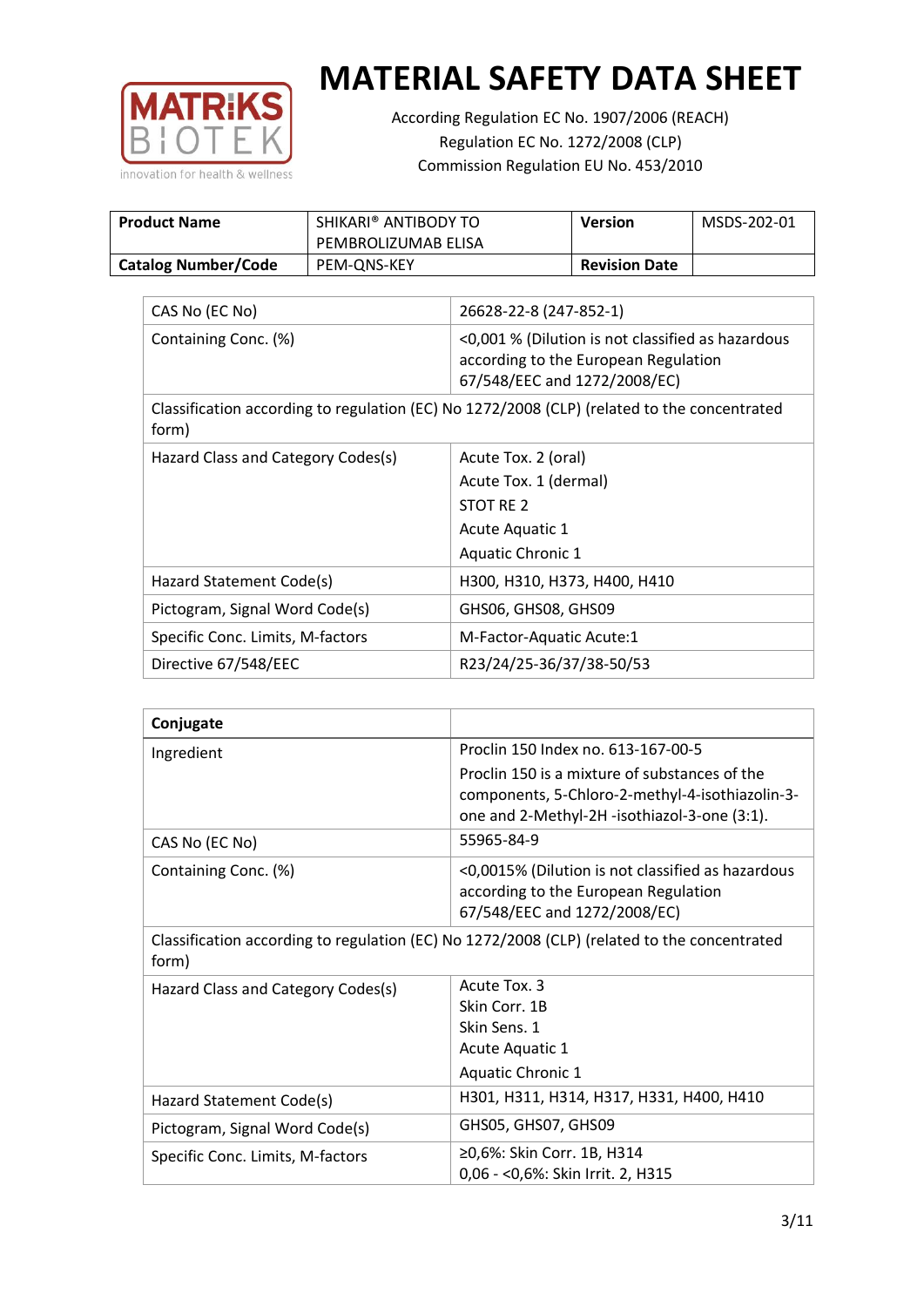

According Regulation EC No. 1907/2006 (REACH) Regulation EC No. 1272/2008 (CLP) Commission Regulation EU No. 453/2010

| <b>Product Name</b>        | SHIKARI® ANTIBODY TO<br>PEMBROLIZUMAB ELISA | <b>Version</b>       | MSDS-202-01 |
|----------------------------|---------------------------------------------|----------------------|-------------|
| <b>Catalog Number/Code</b> | PEM-ONS-KEY                                 | <b>Revision Date</b> |             |

|                      | $0.06 - 0.6$ %: Eye Irrit. 2, H319<br>≥0,0015 %: Skin Sens. 1, H317<br>M-Factor - Aquatic Acute: 10 |
|----------------------|-----------------------------------------------------------------------------------------------------|
| Directive 67/548/EEC | T; N R:23/24/25-34-35-50/53<br>S: (2-)26-28-36/37/39-45-60-61                                       |

#### **4. First-aid measures**

## **4.1. Description of first aid measures**

General advice: No special measures required. Consult physician in case of complaints. If inhaled: Supply fresh air.

In case of skin contact: Immediately flush skin with plenty of water. Cold water may be used. Remove contaminated clothing and shoes.

In case of eye contact: Check for and remove any contact lenses. Immediately flush eyes with plenty of water for at least 15 minutes. Cold water may be used. If swallowed: Rinse mouth with plenty of water

## **4.2. Most important symptoms and effects, both accurate and delayed**

There are no hazards under normal use conditions. Direct contact with eyes may cause slight and temporary irritation. Swallowing of larger amounts may lead to stomachache, vomiting or diarrhea.

## **4.3. Indication of any immediate medical attention and special treatment needed** No specific therapy known. Use supportive and symptomatic treatment.

#### **5. Fire-fighting measures**

#### **5.1. Extinguishing media**

Suitable extinguishing media: Water spray, alcohol resistant foam, dry-powder, carbon dioxide

Unsuitable extinguishing media: Direct water stream

## **5.2. Special hazards arising from the substance mixture**

To the best of our knowledge, no special hazards can be defined

**5.3. Advice for fire-fighters** No data available.

## **6. Accidental release measures**

- **6.1. Personal precautions, protective equipment and emergency procedures** Wear appropriate protective gloves and clothes.
- **6.2. Environmental precautions** Dilute with plenty of water. Do not allow to enter sewers/surface or ground water.

## **6.3. Methods and materials for containment and cleaning up** Absorb with liquid-binding material (sand, diatomite, acid binders, universal binders, sawdust).

**6.4. Reference to other sections**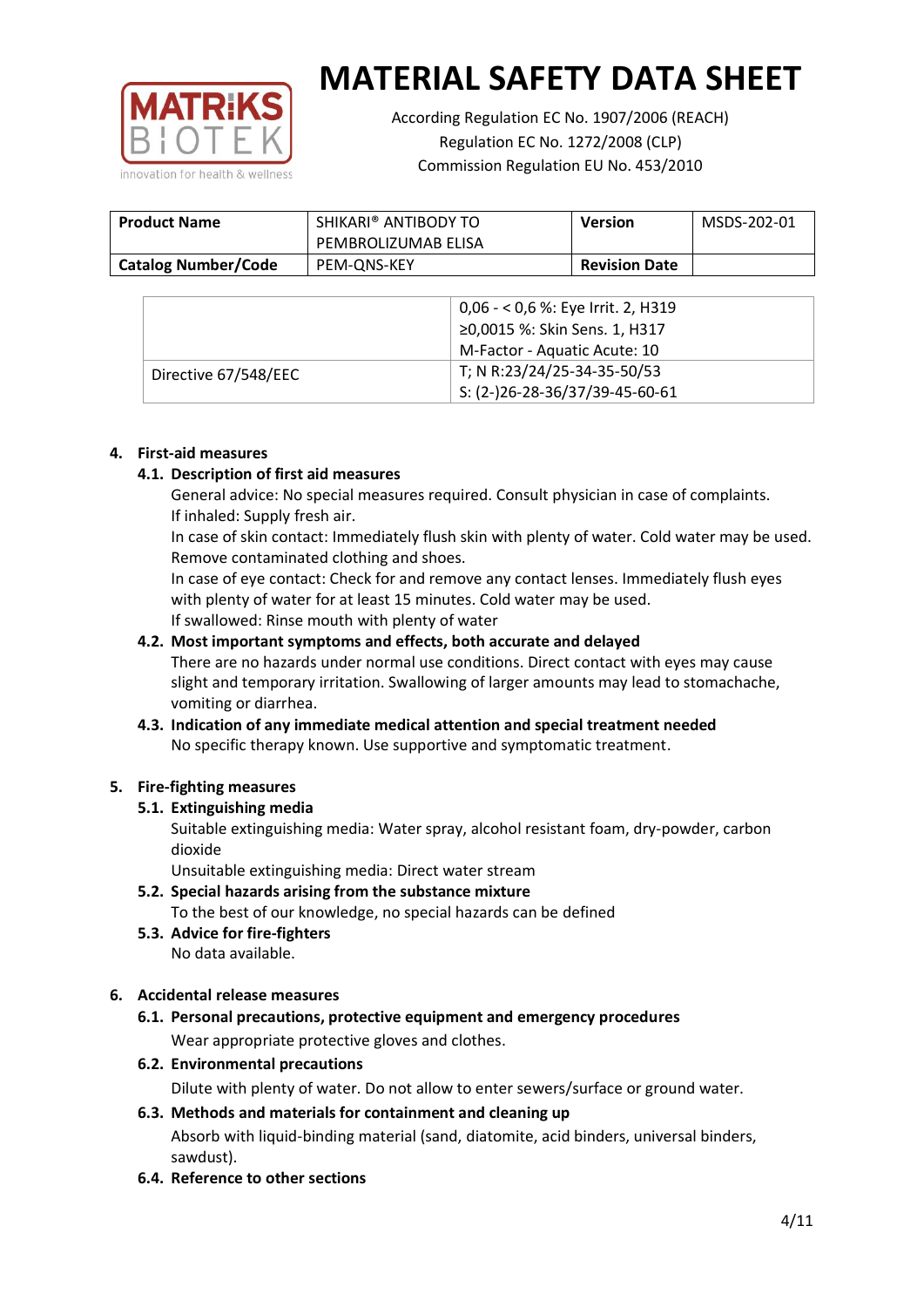

According Regulation EC No. 1907/2006 (REACH) Regulation EC No. 1272/2008 (CLP) Commission Regulation EU No. 453/2010

| <b>Product Name</b>        | SHIKARI <sup>®</sup> ANTIBODY TO | <b>Version</b>       | MSDS-202-01 |
|----------------------------|----------------------------------|----------------------|-------------|
|                            | PEMBROLIZUMAB ELISA              |                      |             |
| <b>Catalog Number/Code</b> | PEM-ONS-KEY                      | <b>Revision Date</b> |             |

For personal protection see section 8. For disposal see section 13.

#### **7. Handling and storage**

## **7.1. Precautions for safe handling**

Use all reagents in accordance with the relevant package insert provided with the product. Do not smoke, eat, drink or apply cosmetics in areas where kit reagents are handled. Wear disposable latex gloves when handling reagents.

Never pipet by mouth and avoid contact of reagents and specimens with skin and mucous membranes.

Handling should be done in accordance with the procedures defined by an appropriate national biohazard safety guideline or regulation.

Use all reagents in accordance with the relevant package insert provided with the product.

#### **7.2. Conditions for safe storage, including any incompatibilities**

Store in tightly closed original packages or appropriately labeled alternate vessels. Store in dry, bunded areas. Keep away from direct sunlight and heat sources. Recommended storage temperature: 10-30°C (shipment), 2-8°C (long term storage). Protect from freezing. Keep away from food and drinks. Keep away from acids and heavy metals. Keep out of the reach of children.

#### **7.3. Specific end uses**

For EU diagnostic product. For the rest of the world "Research use only".

#### **8. Exposure controls/personel protection**

#### **8.1. Control parameters**

Indicative occupational exposure limit ES (2000/39IEC, Directive 2006/15IEC and Directive 2009/161IEC):

| <b>CAS</b> | <b>Substance</b>         | Indicative occupational exposure limit |                       |
|------------|--------------------------|----------------------------------------|-----------------------|
|            | name                     |                                        |                       |
| 26628-22-8 | Sodium Azide             | OEL mean (time-weighted 8 h):          | 0,1 mg/m <sup>3</sup> |
|            | OEL short term (LS min): | 0,3                                    |                       |
|            | Notation: Skin           |                                        |                       |

National work-place occupational exposure limits (only selected lands are displayed):

| <b>CAS</b> | <b>Substance</b> | <b>Occupational exposure limits</b> |                       |
|------------|------------------|-------------------------------------|-----------------------|
|            | name             |                                     |                       |
| 26628-22-8 | Sodium Azide     | Turkey                              |                       |
|            |                  | PEL:                                | $0,1 \text{ mg/m}^3$  |
|            |                  | NPEL-P:                             | 0,3 mg/m <sup>3</sup> |
|            |                  | D - absorb through skin             |                       |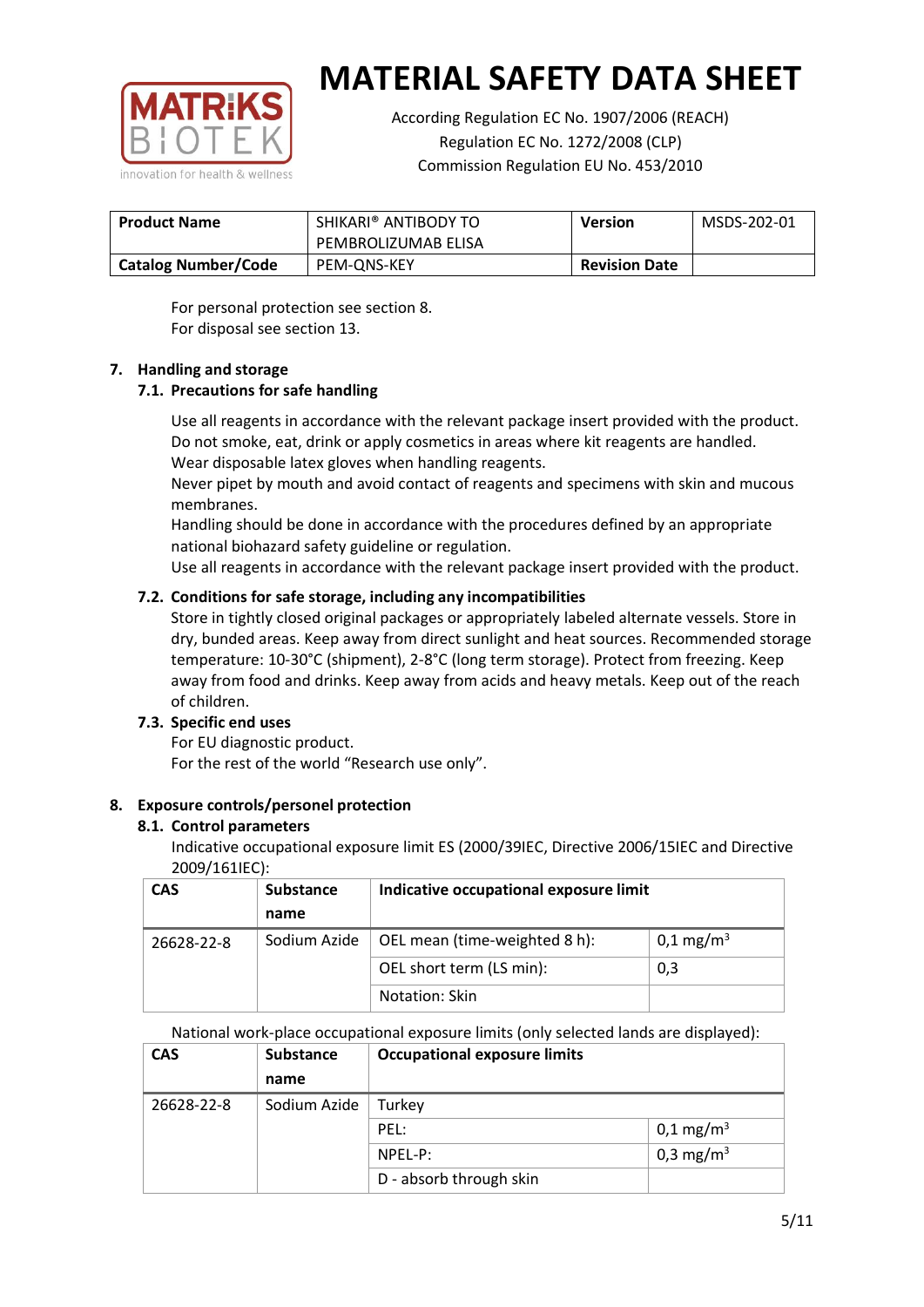

According Regulation EC No. 1907/2006 (REACH) Regulation EC No. 1272/2008 (CLP) Commission Regulation EU No. 453/2010

| <b>Product Name</b>        | SHIKARI® ANTIBODY TO<br>PEMBROLIZUMAB ELISA | Version              | MSDS-202-01 |
|----------------------------|---------------------------------------------|----------------------|-------------|
| <b>Catalog Number/Code</b> | PEM-ONS-KEY                                 | <b>Revision Date</b> |             |

|  | I - irritating to mucosa (eye, airways) |                         |
|--|-----------------------------------------|-------------------------|
|  | and skin                                |                         |
|  | Government Regulation no.               |                         |
|  | 361/2007 Coll.                          |                         |
|  | Slovakia                                |                         |
|  | NPEL mean:                              | $0,1 \text{ mg/m}^3$    |
|  | NPEL short-term:                        | 0,3 mg/m <sup>3</sup>   |
|  | Note K: absorbed through skin           |                         |
|  | Regulation 300/2007 Coll. (SK),         |                         |
|  | Appendix 1                              |                         |
|  | Germany                                 |                         |
|  | AGW - time weighted mean:               | $0,2$ mg/m <sup>3</sup> |
|  | Short-term factor:                      | 2(1)                    |
|  | 1RGS-900                                |                         |
|  | United Kingdom                          |                         |
|  | TWA:                                    | $0,1 \text{ mg/m}^3$    |
|  | STEL:                                   | 0,3 mg/m <sup>3</sup>   |
|  | France                                  |                         |
|  | TWA:                                    | $0,1 \text{ mg/m}^3$    |
|  | STEL:                                   | 0,3 mg/m <sup>3</sup>   |

Other recommended values: not set

| <b>CAS</b> | Substance name   OEL - equivalents |                          |
|------------|------------------------------------|--------------------------|
|            | $\overline{\phantom{0}}$           | $\overline{\phantom{0}}$ |
|            |                                    |                          |

Indicative biological limits (Turkey, *432/2003* Coll.): not set

| Substance | <b>Evaluated as</b>      | Limit values             |
|-----------|--------------------------|--------------------------|
| -         | $\overline{\phantom{0}}$ | $\overline{\phantom{0}}$ |

DNEL: not available for the mixture. PNEC: not available for the mixture.

## **8.2. Exposure controls**

General hygiene directives should be considered.

Keep away from food stuffs and beverages. Wash hands before breaks and at the end of the working day

## **Personal protective equipment:**

| <b>Respiratory protection:</b> | Not required                                                      |
|--------------------------------|-------------------------------------------------------------------|
| Skin protection                | Protective gloves of nitrile or nature latex, satisfying the norm |
|                                | <b>DIN EN 455</b>                                                 |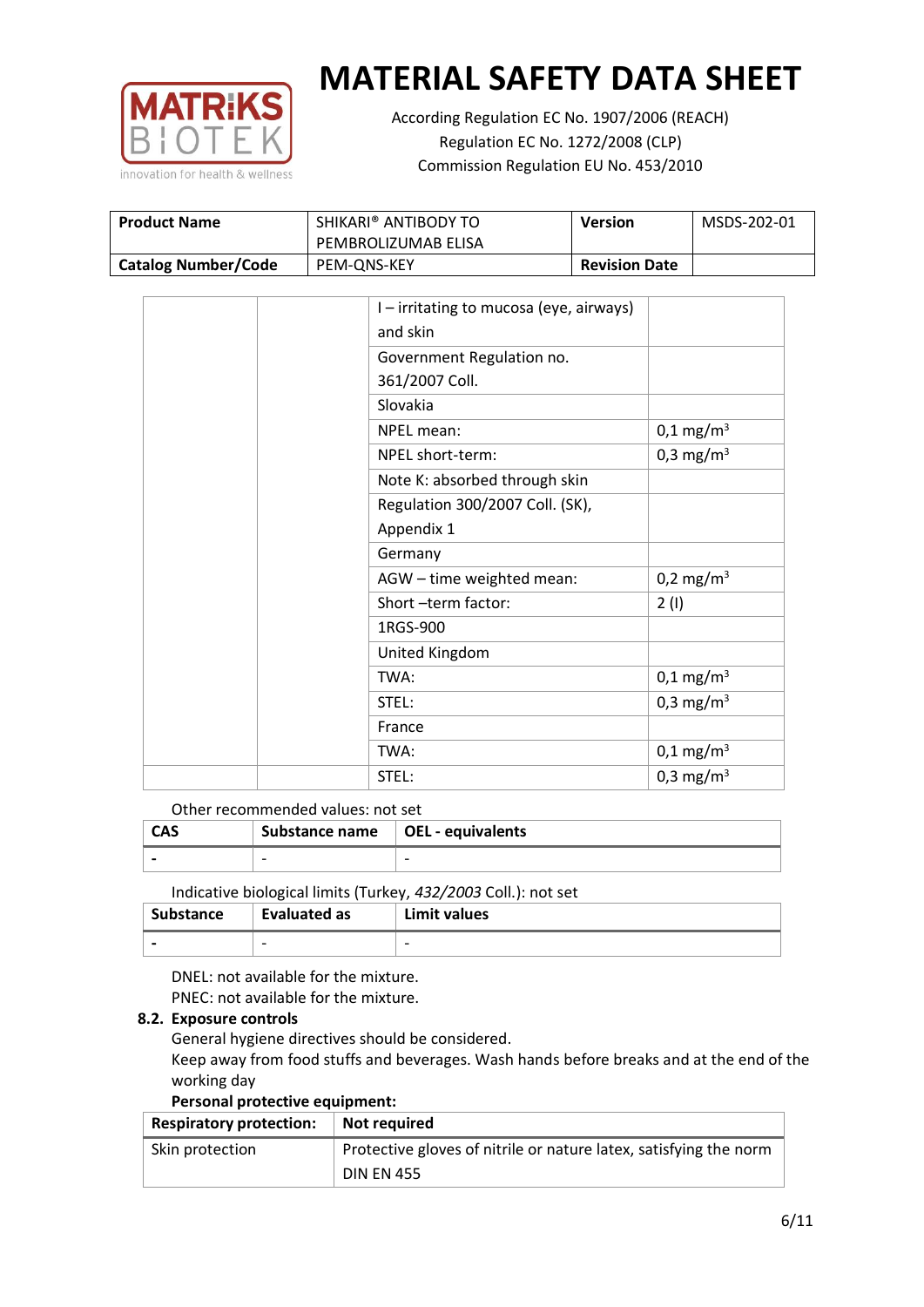

According Regulation EC No. 1907/2006 (REACH) Regulation EC No. 1272/2008 (CLP) Commission Regulation EU No. 453/2010

| <b>Product Name</b>        | SHIKARI® ANTIBODY TO<br>PEMBROLIZUMAB ELISA | <b>Version</b>       | MSDS-202-01 |
|----------------------------|---------------------------------------------|----------------------|-------------|
| <b>Catalog Number/Code</b> | PEM-ONS-KEY                                 | <b>Revision Date</b> |             |

| Eye/Face protection | Safety glasses with side shields confirming to EN 166 (EN),<br>NIOSH (US) |
|---------------------|---------------------------------------------------------------------------|
| Body protection     | Impenetrable protective clothing                                          |

## **9. Physical and chemical properties**

## **9.1. Information on basic physical and chemical properties**

| <b>COMPONENT</b>       | <b>APPEARANCE</b> | <b>ODOR</b>     | pH             |
|------------------------|-------------------|-----------------|----------------|
| Microtiter plate       | Solid, white      | <b>Odorless</b> | Not applicable |
| Standards and controls | Liquid, colorless | <b>Odorless</b> | $7,4 \pm 0,05$ |
| Conjugate              | Liquid, red       | <b>Odorless</b> | $7,4 \pm 0,05$ |
| Confirmation reagent   | Liquid, colorless | <b>Odorless</b> | $7,4 \pm 0,05$ |
| Assay buffer           | Liquid, blue      | <b>Odorless</b> | $7,4 \pm 0,05$ |
| Substrate solution     | Liquid, colorless | <b>Odorless</b> | $3,6 - 3,8$    |
| Stop solution          | Liquid, colorless | <b>Odorless</b> | $<$ 1          |
| Wash buffer            | Liquid, colorless | Odorless        | $7,4 \pm 0,05$ |

| <b>For All Components</b>                    |                                              |  |  |
|----------------------------------------------|----------------------------------------------|--|--|
| Odor threshold                               | No data available                            |  |  |
| Melting point/freezing point                 | No data available                            |  |  |
| Initial boiling point and range              | No data available                            |  |  |
| Flash point                                  | No data available                            |  |  |
| Evaporation rate                             | No data available                            |  |  |
| Flammability (solid, gas)                    | No data available                            |  |  |
| Upper/lower flammability or explosive limits | No data available                            |  |  |
| Vapour pressure                              | No data available                            |  |  |
| Vapour density                               | No data available                            |  |  |
| Relative density                             | No data available                            |  |  |
| Solubility(ies)                              | Fully miscible                               |  |  |
| Partition coefficient: n-octanol water       | No data available                            |  |  |
| Auto-ignition temperature                    | Product is not self-igniting                 |  |  |
| Decomposition temperature                    | No data available                            |  |  |
| Viscosity                                    | No data available                            |  |  |
| <b>Explosive properties</b>                  | Product does not present an explosion hazard |  |  |
| Oxidizing properties                         | No data available                            |  |  |

#### **9.2. Other information**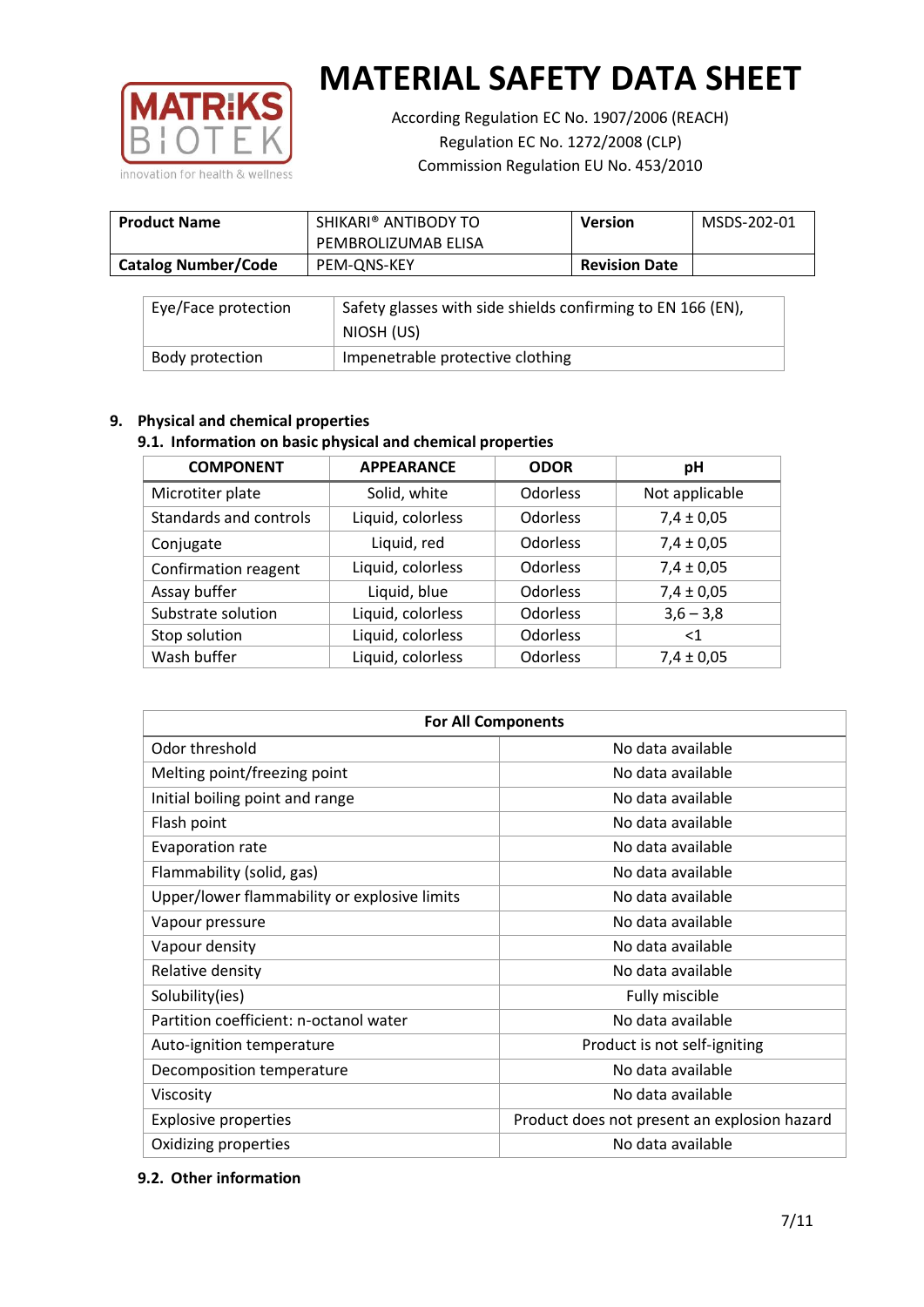

According Regulation EC No. 1907/2006 (REACH) Regulation EC No. 1272/2008 (CLP) Commission Regulation EU No. 453/2010

| <b>Product Name</b>        | SHIKARI® ANTIBODY TO | <b>Version</b>       | MSDS-202-01 |
|----------------------------|----------------------|----------------------|-------------|
|                            | PEMBROLIZUMAB ELISA  |                      |             |
| <b>Catalog Number/Code</b> | PEM-ONS-KEY          | <b>Revision Date</b> |             |

No other information available.

#### **10. Stability and reactivity**

#### **10.1. Reactivity**

Not reactive under normal conditions of storage and manipulation. Sodium azide has been reported to form lead or copper azide in laboratory plumbing (heavy metals) which may explode on percussion. Treatment of sodium azide with strong acids gives hydrazoic acid, which is also extremely toxic.

#### **10.2. Chemical stability**

Mixture is chemically stable under normal conditions of storage and manipulation. Overheating may cause thermal decomposition.

#### **10.3. Possibility of hazardous reactions**

Sodium azide has been reported to form lead or copper azide in laboratory plumbing (heavy metals) which may explode on percussion.

## **10.4. Conditions to avoid**

Stable under normal conditions. Keep away from direct sunlight and heat sources. Do not mix with strong acids and heavy metals.

#### **10.5. Incompatible materials**

Strong acids, heavy metals, halogenated hydrocarbons.

## **10.6. Hazardous decomposition products**

Material does not decompose at ambient temperatures. Incomplete combustion and thermolysis may produce toxic, irritating and flammable decomposition products (such as carbon monoxide, carbon dioxide, sooth, aldehydes and other products of organic compounds decomposition, sulfur / nitrogen oxides).

## **11. Toxicological information**

## **11.1. Information on toxicological effects**

#### **11.1.1. Acute toxicity**

Based on available data, the classification criteria are not met. Based on composition, the mixture has low acute toxicity and no adverse effects for human health are expected under applicable conditions of exposure sodium azide.

#### **11.1.2. Skin corrosion/irritation**

Based on available data, the classification criteria are not met. Prolonged or repeated skin contact may cause mild irritation and dermatitis (skin inflammation). However, these effects do not required classification

## **11.1.3. Serious eye damage/irritation**

Based on available data, the classification criteria are not met. Direct contact with eyes may cause slight and temporary irritation. However, these effects do not required classification

## **11.1.4. Respiratory or skin sensitization**

Based on available data, the classification criteria are not met. Compounds have no sensitization effects.

#### **11.1.5. Germ cell mutagenicity**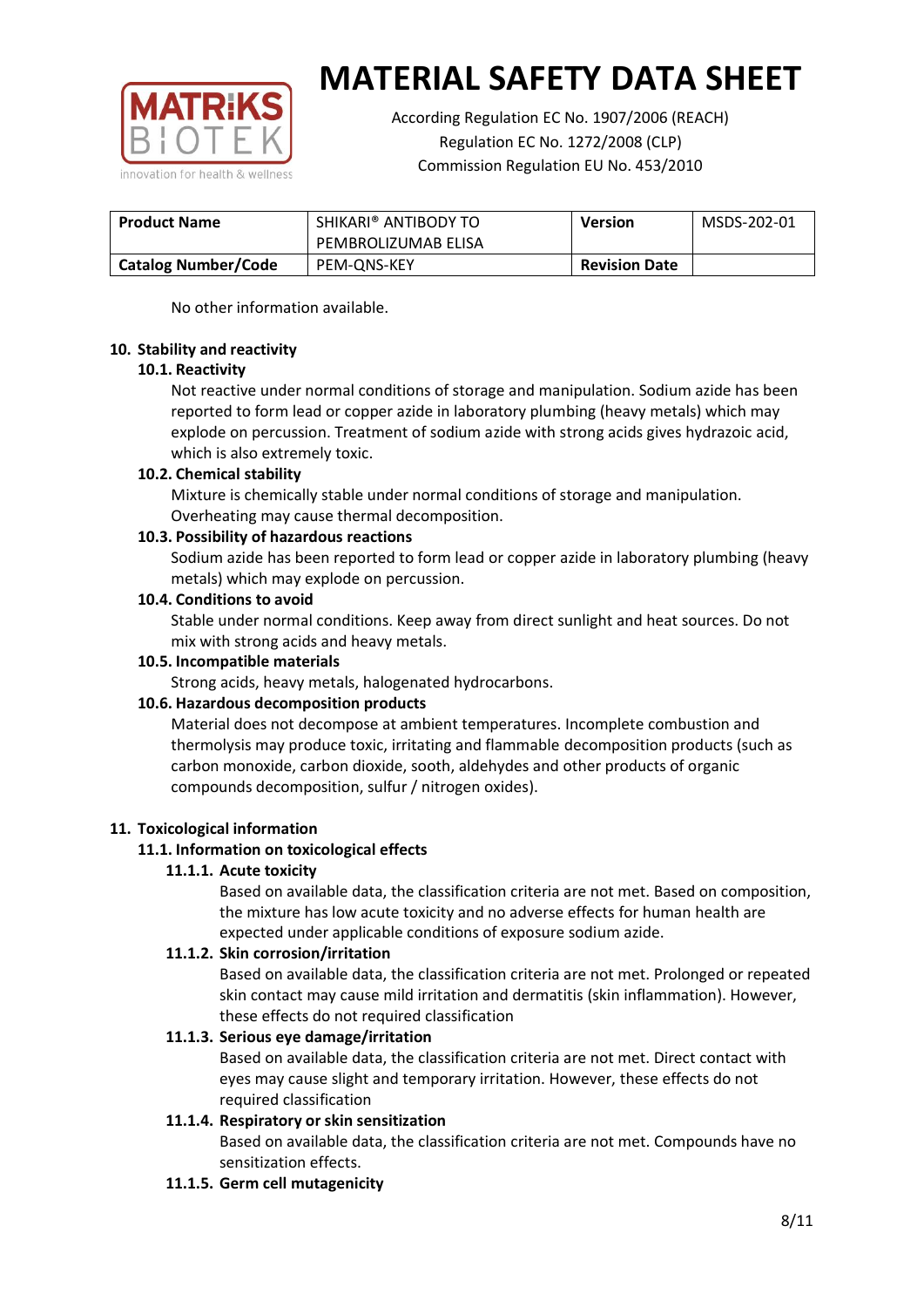

According Regulation EC No. 1907/2006 (REACH) Regulation EC No. 1272/2008 (CLP) Commission Regulation EU No. 453/2010

| SHIKARI® ANTIBODY TO<br><b>Product Name</b><br>PEMBROLIZUMAB ELISA |             | <b>Version</b>       | MSDS-202-01 |
|--------------------------------------------------------------------|-------------|----------------------|-------------|
| <b>Catalog Number/Code</b>                                         | PEM-ONS-KEY | <b>Revision Date</b> |             |

Based on available data, the classification criteria are not met. Compounds have no potential for mutagenic activity.

#### **11.1.6. Carcinogenicity**

Based on available data, the classification criteria are not met. Compounds have no potential for carcinogenic activity.

## **11.1.7. Reproductive toxicity**

Based on available data, the classification criteria are not met. Compounds have no potential for reproductive toxicity.

## **11.1.8. STOT-single exposure**

Based on available data, the classification criteria are not met

#### **11.1.9. STOT-repeated exposure**

Based on available data, the classification criteria are not met.

#### **11.1.10. Aspiration hazard**

Based on available data, the classification criteria are not met.

#### **12. Ecological information**

#### **12.1. Toxicity**

No data available.

- **12.2. Persistence and degradability** No data available.
- **12.3. Bio accumulative potential** No data available.

**12.4. Mobility in soil**

No data available.

## **12.5. Results of PBT and vPvB assessment**

The substances in the mixture do not meet the PBT/vPvB criteria according to REACH, annex XIII (content <0,1% w/w); the substances in the mixture are not included in the Candidate List of SVHC.

#### **12.6. Other adverse effects** No data available.

## **13. Disposal considerations**

## **13.1. Waste treatment methods**

Product: Waste should be disposed of in accordance with federal, state and local environmental control regulations. Must not be composed together with household garbage.

Uncleaned packaging: Waste should be disposed of in accordance with federal, state and local environmental control regulations. Must not be composed together with household garbage.

General notes: Water hazard class 1 (German Regulation) (Self-assessment): Slightly hazardous for water. Do not allow undiluted product or large quantities of it to reach ground water, water course or sewage system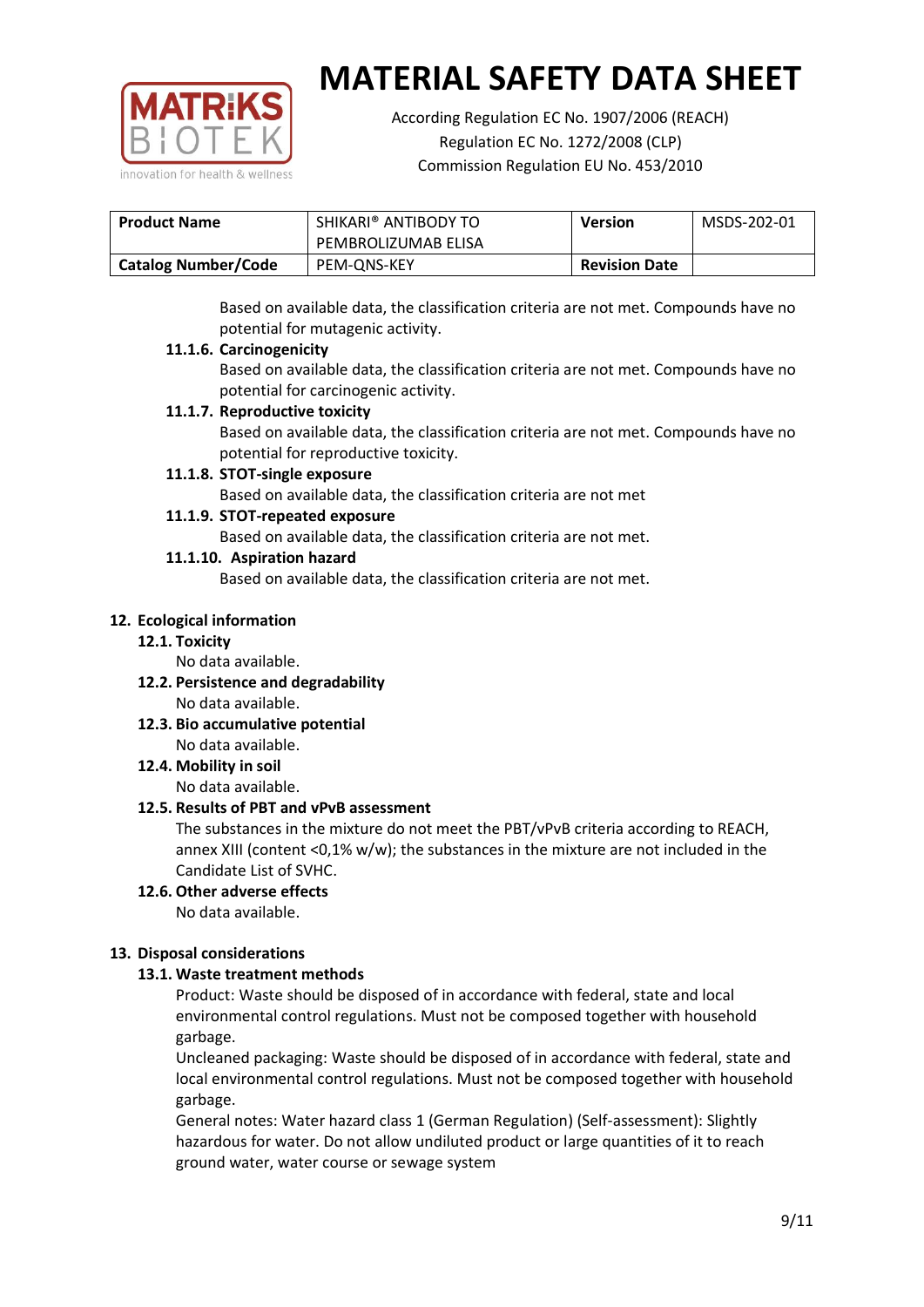

According Regulation EC No. 1907/2006 (REACH) Regulation EC No. 1272/2008 (CLP) Commission Regulation EU No. 453/2010

| <b>Product Name</b>        | SHIKARI® ANTIBODY TO<br>PEMBROLIZUMAB ELISA | <b>Version</b>       | MSDS-202-01 |
|----------------------------|---------------------------------------------|----------------------|-------------|
| <b>Catalog Number/Code</b> | PEM-ONS-KEY                                 | <b>Revision Date</b> |             |

## **14. Transport information**

The mixture is not classified as dangerous for transport according to ADR/RID/IMDG/ICAO/IATA/ DGR

- **14.1. UN number:** None
- **14.2. Un proper shipping name:** None
- **14.3. Transport hazard class(es):** None
- **14.4. Packing group:** None
- **14.5. Environmental hazards:** None
- **14.6. Special precautions for user:** Not applicable.
- **14.7. Transport in bulk according to Annex II of MARPOL 73/78 and the IBC Code:** Not applicable.

#### **15. Regulatory information**

This Safety Data Sheet is prepared according to;

REGULATION (EC) No 1907/2006 OF THE EUROPEAN PARLIAMENT AND OF THE COUNCIL of 18 December 2006 concerning the Registration, Evaluation, Authorization and Restriction of Chemicals (REACH), establishing a European Chemicals Agency, amending Directive 1999/45/EC and repealing Council Regulation (EEC) No 793/93 and Commission Regulation (EC) No 1488/94 as well as Council Directive 76/769/EEC and Commission Directives 91/155/EEC, 93/67/EEC, 93/105/EC and 2000/21/EC

#### **15.1. Safety, health and environmental regulations/legislation specific for the substance or mixture**

No data available.

## **15.2. Chemical safety assessment**

No data available.

#### **16. Other information**

## **16.1. "H code" and "R Phrases" used in this document**

- H311 Toxic in contact with skin
- H314 Causes severe skin burns and eye damage
- H315 Causes skin irritation
- H317 May cause an allergic skin reaction
- H319 Cause serious eye irritation
- H331 Toxic if inhaled
- H335 May cause respiratory irritation
- H400 Very toxic to aquatic life